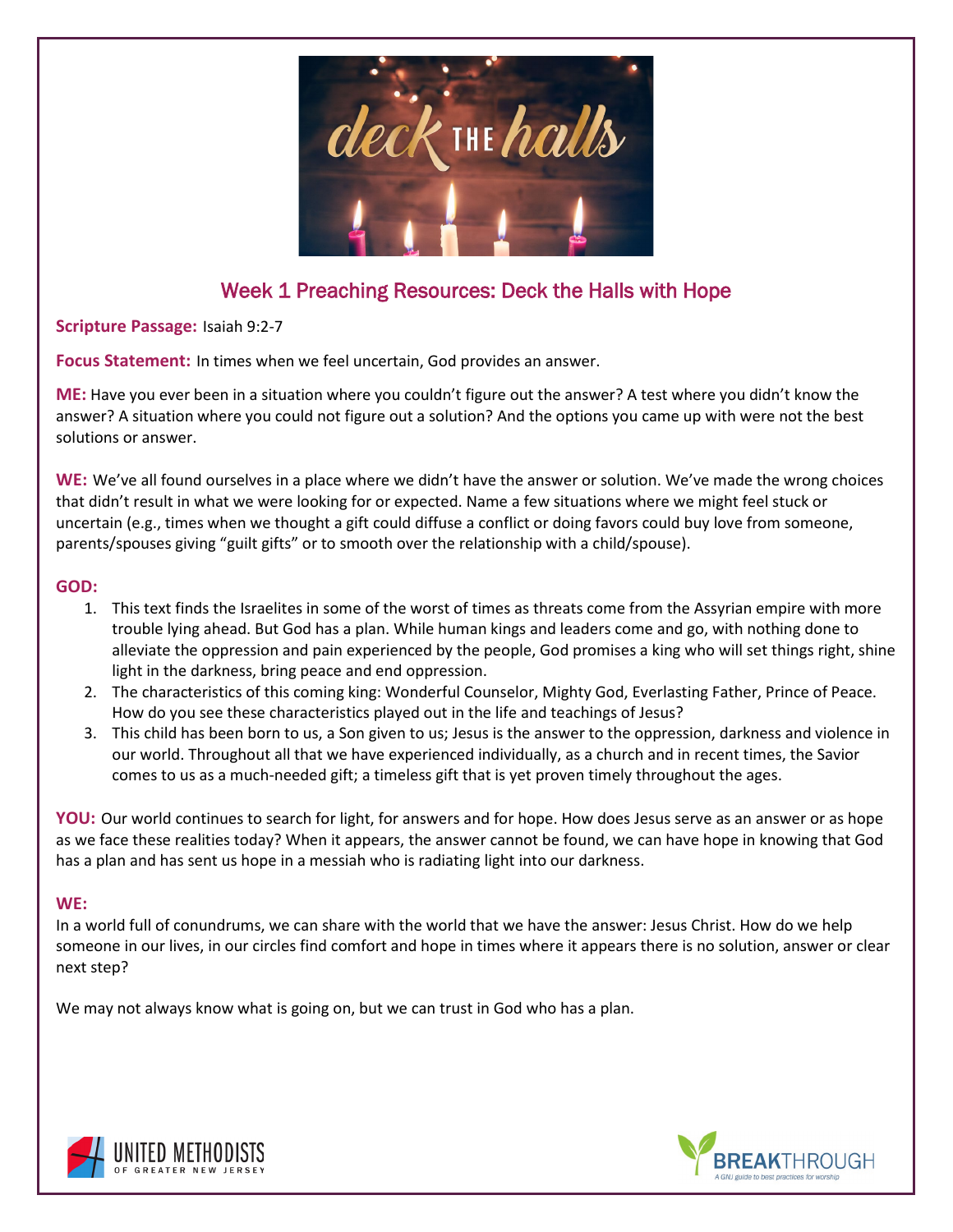

# Week 2 Preaching Resources: Deck the Halls with Peace

**Scripture Passage:** Isaiah 26:7-13

**Focus Statement:** In an uneven season of stress and distractions, God offers us the road map to peace.

**ME:** As we each travel on our own journeys in life, we often face obstacles. These obstacles come in many forms. Some of doubt, worry, or fear. Others are physical or financial obstacles, issues to resolve, people or just things we have to deal with along the way; just like a runner might have to jump hurdles as they are running a race. Describe a time when you had to clear a path or smooth something out to accomplish a goal.

**WE:** There are times when we need to carve out a path to accomplish a goal. Like in baking bread, we want to remove lumps in our dough, so we smooth it out with a roller. If we don't smooth it out, we can't control what will happen when placed in the oven. Pockets of "flour balls" can develop. Or like in golf: debris needs to be cleared to make space for your ball or you can't control where your ball may go. In life, there are obstacles and rough places that are beyond our control. What are the "mountains" or obstacles that get in your way and disrupt your sense of peace?

### **GOD:**

- 1. God prepares a way for us that leads to peace: smooth, straight, level, mountains brought down, valleys raised up. Share how God prepares a path to peace for us. Obstacles and difficulties are not ignored, but God deals with them justly (verse 8, "the path of your judgments"), and so a smooth path is created for those who seek God and God's ways.
- 2. Verse 8 talks about the Lord's "renown." Through remembering how God has led the people in the past (e.g., out of Egypt, through the wilderness), they can find peace knowing God will continue to lead them now. The same is true for us. Think of difficult circumstances in the past and how God has made a way through them.
- 3. Sometimes it is hard to see the way of peace God has prepared for us. When people or circumstances seem to be against us, it is hard to believe that peace will come. Verses 10 and 11 express the people of Judah's anger that their enemies seem to be prospering. But they know that because God loves them, has provided for them and is righteous, God will bring peace (verse 12). The Israelites practiced a posture of actively waiting for and seeking the Lord (verses 8-9). In Advent especially, we are called to do the same, focusing our eyes on Jesus, who was sent to give us peace and be an example for us to be peacemakers in the world.

**YOU:** Seek peace from God, trusting that God will be with us and guide us. What are our obstacles, rough places and how can we let God come in and offer us peace? In this frantic time of Christmas preparation, what steps can we take to find peace by focusing on Christ: prayer/devotion, Sabbath time, active listening.

**WE:** In a time where we wait with expectation for the Prince of Peace, yet frantically run around stressed with holiday planning and holiday activities, we cannot allow the obstacles and frustration we encounter in this season to let us forget God's peace. We must stay focused on Jesus who is the giver of peace.



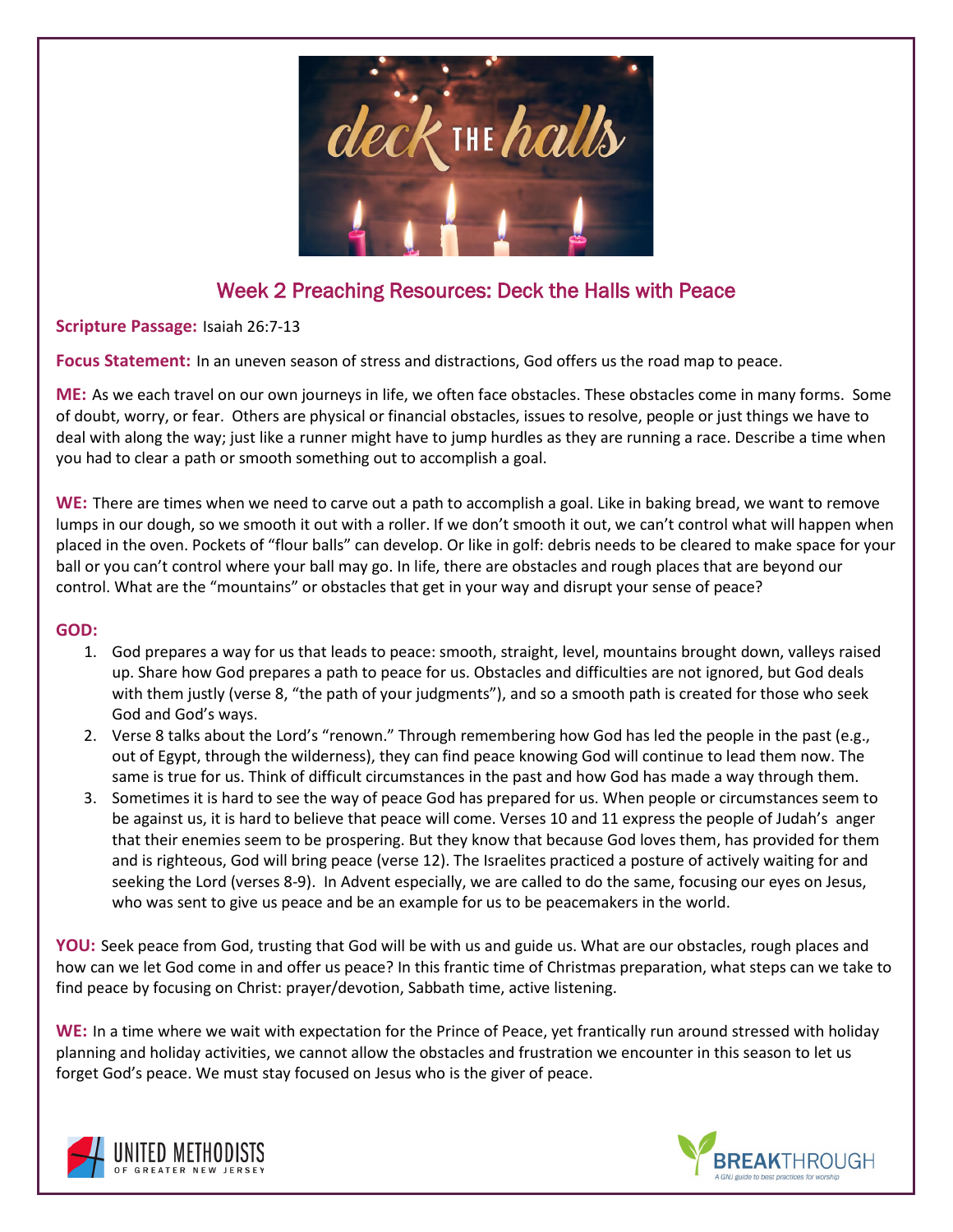

# Week 3 Preaching Resources: Deck the Halls with Joy

**Scripture Passage:** Luke 1:39-55

**Focus Statement:** God provides joy in unexpected ways through unexpected means, people and places.

**ME:** How many times have you done something that you started out not wanting to do, but ended up enjoying? Share a time when you experienced this joy, perhaps a time when you received a gift from a person surprisingly, and it made a big impact on you and brought you joy.

**WE:** We all have an opportunity to experience unexpected joy in our life. Sometimes God has a way of turning things into unexpected joy through people in our lives like Elizabeth does for Mary. Elizabeth helps Mary find joy in her challenging situation. Mary's struggle changes to joy with Elizabeth's blessing and welcome.

### **GOD:**

- 1. Mary goes to visit her cousin, Elizabeth. Even though Elizabeth's pregnancy was a miracle because of her age and history of being unable to bear children, Elizabeth's miracle baby leaped inside her when Mary arrived. This was a witness to being in the presence of an even greater miracle, an indicator that Mary's baby was the Lord of all. This brought Elizabeth joy, and Elizabeth's joy transformed Mary's perspective. It was a transformational moment for Mary to move from her anxiety to celebration and praising God.
- 2. Mary, hearing Elizabeth's praise, joins in to rejoice and declares her praise in song. Joy was revealed in Mary's song that God was fulfilling God's promise to Abraham and his descendants to care for the lowly, humble and hungry through people. Mary's faith, understanding of the scripture and devotion to God are poured out in this moment of rejoicing.
- 3. Mary sings of God's goodness, God's greatness, God's faithfulness and God's power. The joy we experience from God cannot be kept to ourselves. Mary could not help singing a song of God's mercy and grace to the world. As we have received and are receiving that same mercy and grace, we too can connect to the source of Mary's joy and experience it for ourselves. Even in the midst of uncertainty and anxiety, the troubled times of her society and government, Mary found just cause to give God joyful praise; and we ought to be able to do the same. For our mighty God continues to do great things for us!

**YOU:** In what way, can you look for joy in unexpected places in your life? Where can you look for a different, more joyful perspective on your current situation in life? And how can you express the joy you experience from God during this Advent season like Mary? Through singing a song? Writing a prayer? Reaching out to community?

**WE:** How could your church share this unexpected joy with the community? Like Elizabeth did, how could your church bless and welcome unexpected guests at your church services during this Christmas season? Are we ready to share joy and blessings with the world like Mary did?



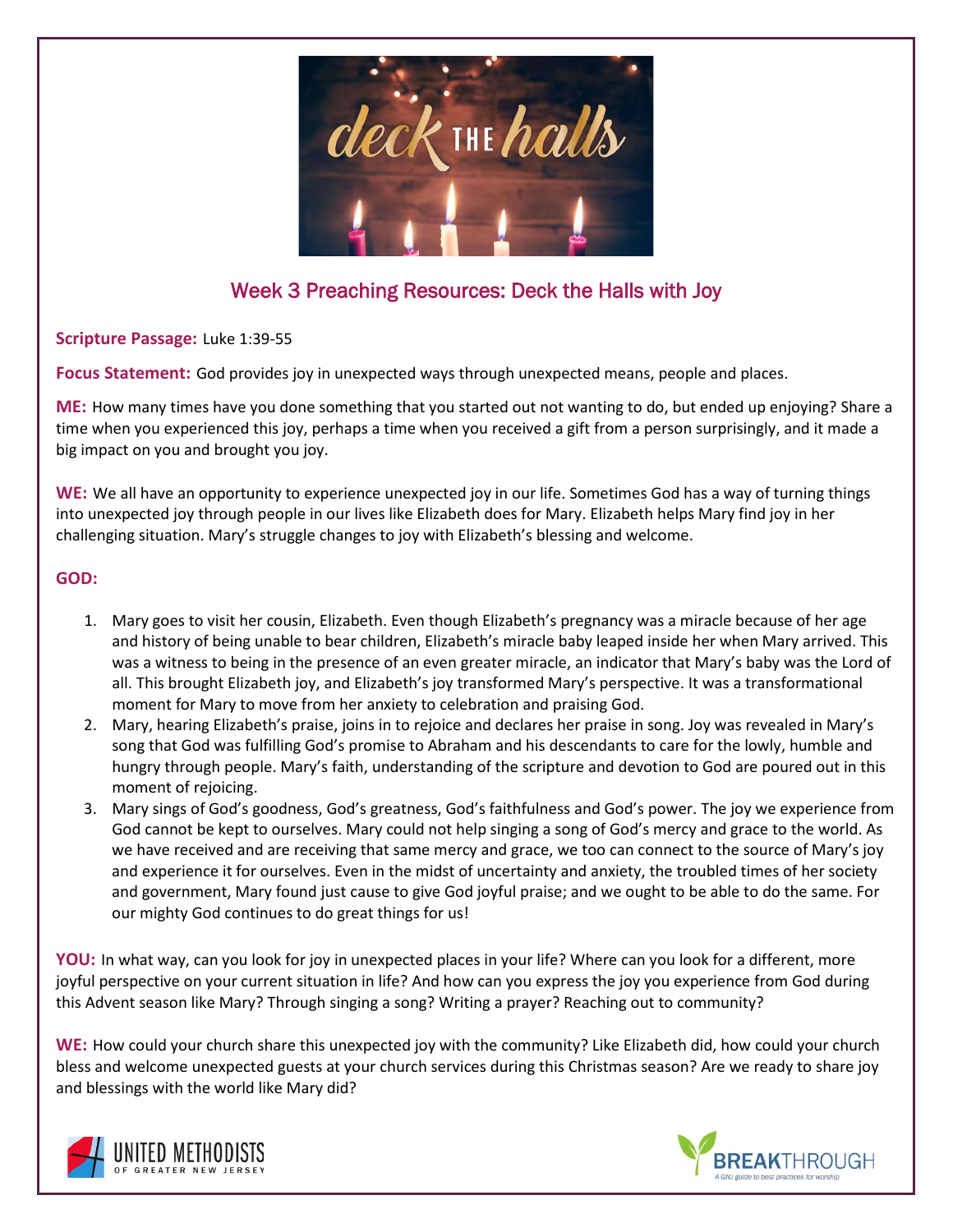

# Week 4 Preaching Resources: Deck the Halls with Love

### **Scripture Passage:** Matthew 1:18-25

**Focus Statement:** God is with us always and gives us the greatest gift of love, the choice to accept it and the call to share it.

**ME:** Imagine a moment of your life when you were taking a risk, perhaps sharing your feelings with others, or stepping up to help someone else. Maybe you were making a big decision for an unknown future regarding a new job, moving, or school.

**WE:** We have probably all been there, in the position to make a decision for others and for the future. But when we make a decision, we need to consider whether our decision might affect our loved ones and other people in our lives. On the night an angel appeared to Joseph, he was also struggling to make the "right decision" for Mary and himself. Just like one of us. Sometimes love requires us to make difficult decisions, to go to new places, and to hope that we are doing the right thing.

### **GOD:**

- 1. When Joseph was afraid to marry Mary and live with her, God's angel appeared to him and gave him courage to be Jesus' earthly father. God's love for us gives us the strength and courage to do the things we have to do. God was there for Joseph when he was struggling that night and gave him the name for his new child, "Emmanuel," meaning "God is with us." Indeed, God is with us in any and every situation and gives us courage to step up to choose love, even when love is not the easiest choice (perhaps for social reasons, like in Joseph and Mary's case, or for personal or other reasons).
- 2. True love requires active presence and courage. God is with us when we have a fear of the unknown and an uncertain future.
- 3. We should also note the amazing courage of Mary, whose life and the life of the very child she was carrying was at stake. Her honor, her reputation, everything was on the line. But she was devoted to God and believed the Word of the Lord that had come to her from the angel. And they called his name Jesus which meant, "The Salvation of Yahweh (God)." What a powerful everlasting gift of love, that the Son of God would be given for our salvation.

**YOU:** Remember God loves you enough to help in your time of need. God loves you enough to give you the courage and strength that you need. And God loves you so much that God would make such a great sacrifice in giving this gift of love to save you and me. God helped Joseph find the courage to make the hard decision to be the father to Jesus. God loves us so much that God gives us all we need even when it comes at such a great cost. How is God trying to help you in your life today? Will you accept God's love? And how will you share that love with others?

**WE:** In what ways, does and can your church reach out to the community in love by taking holy risk? How can we continue to choose love with the courage that God gives us during this Christmas season?



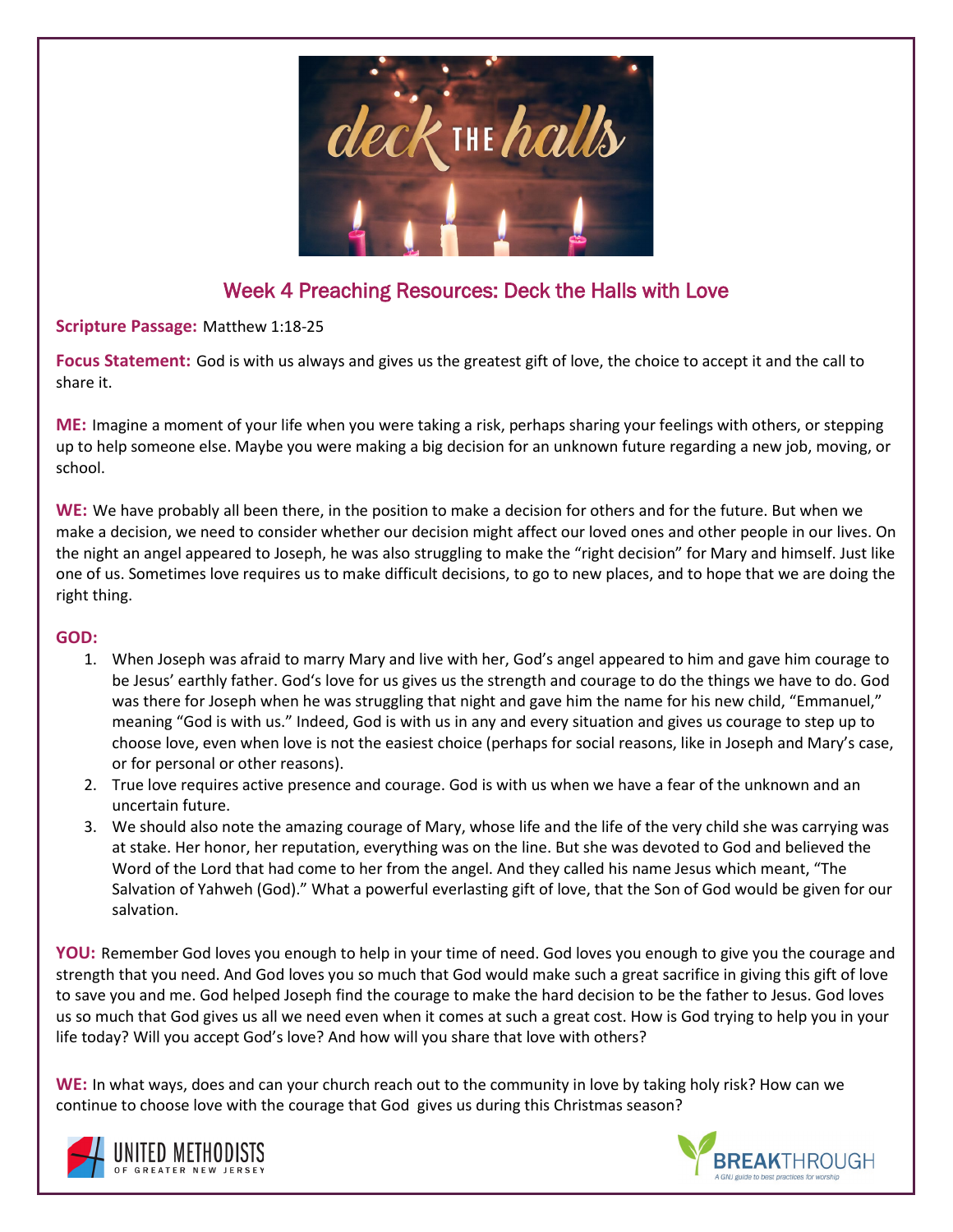

## Christmas Eve: Deck the Halls for Christ

### **Scripture Passage:** Luke 2:1-20

**Focus Statement:** We come this day to celebrate the birth of Christ, the Savior of the world.**Reflections from John Wesley**: *Glory be to God in the highest heaven, and peace on earth to those with whom God is pleased. - Luke 2:14 NLT*  This rejoicing acclamation strongly represents the piety (holy devotion) and benevolence of these heavenly spirits: as if they had said, Glory be to God in the highest heavens: let all the angelic legions resound [God's] praises. For with the Redeemer's birth, peace and all kind of happiness, come down to dwell on earth: yea, the overflowing of Divine good will and favor are now exercised toward [humanity].

**ME:** Share a story about a time when you were planning for a party where everything had to be perfect, and yet there was an unexpected event. How did you see God at work in this unexpected event (or, can you see God at work in this unexpected event in retrospect)?

**WE:** I am sure each one of us has found ourselves planning a perfect event only to be interrupted by the late arrival of a food delivery or the gift you wanted to buy was not available. Our plans for perfection do not always match up exactly with how God is going to work. For most of us, there have probably been many times this year [2020] when we have had to celebrate special times in ways we never imagined. Many times our plans are forced to change. Today's scripture shows us that our plans are not always God's plans.

**GOD:** In this Christmas Eve passage, God is:

- 1. Highlighting the simplicity in which Christ was born, with a focus on the manger, shepherds and Mary. Through the simplicity of Christ's birth, God's glory reigns. As we reflect on the simplicities and humble surroundings of Christ's birth, let us take time to appreciate the simple things that bring us joy and the simple ways in which we can show love to one another.
- 2. God invites all people, the lowly people and the ordinary people, to celebrate with God. And God is inviting all of us today to celebrate. All are invited to "Deck the Halls" and celebrate! This time of year is a time in which many of us relish family traditions and rituals, but this is also a time to open ourselves to others, to invite, welcome and share.
- 3. God's is fulling God's promise, spoken about from the Old Testament, with a Savior being born. Aside from whatever gifts we may or may not get, lists completed, cookies baked, and stockings stuffed; we have even greater gifts to celebrate. One of those gifts is God being a promise keeper. The God of our salvation is a promise keeper, and a loving, saving, and gracious God. That is a gift we get to cherish each and every day.

**YOU:** Today is a celebration of the Lord's fulfilled promise in Jesus Christ. God invites you tonight to see God at work in the ordinary and to remember that God's promise is for all people—that includes each one of us.

**WE:** Imagine if this congregation brought the "good news of great joy" not only to each other and our families, but to the world. Who do you know that needs to hear the good news? How could this good news shape our communities?



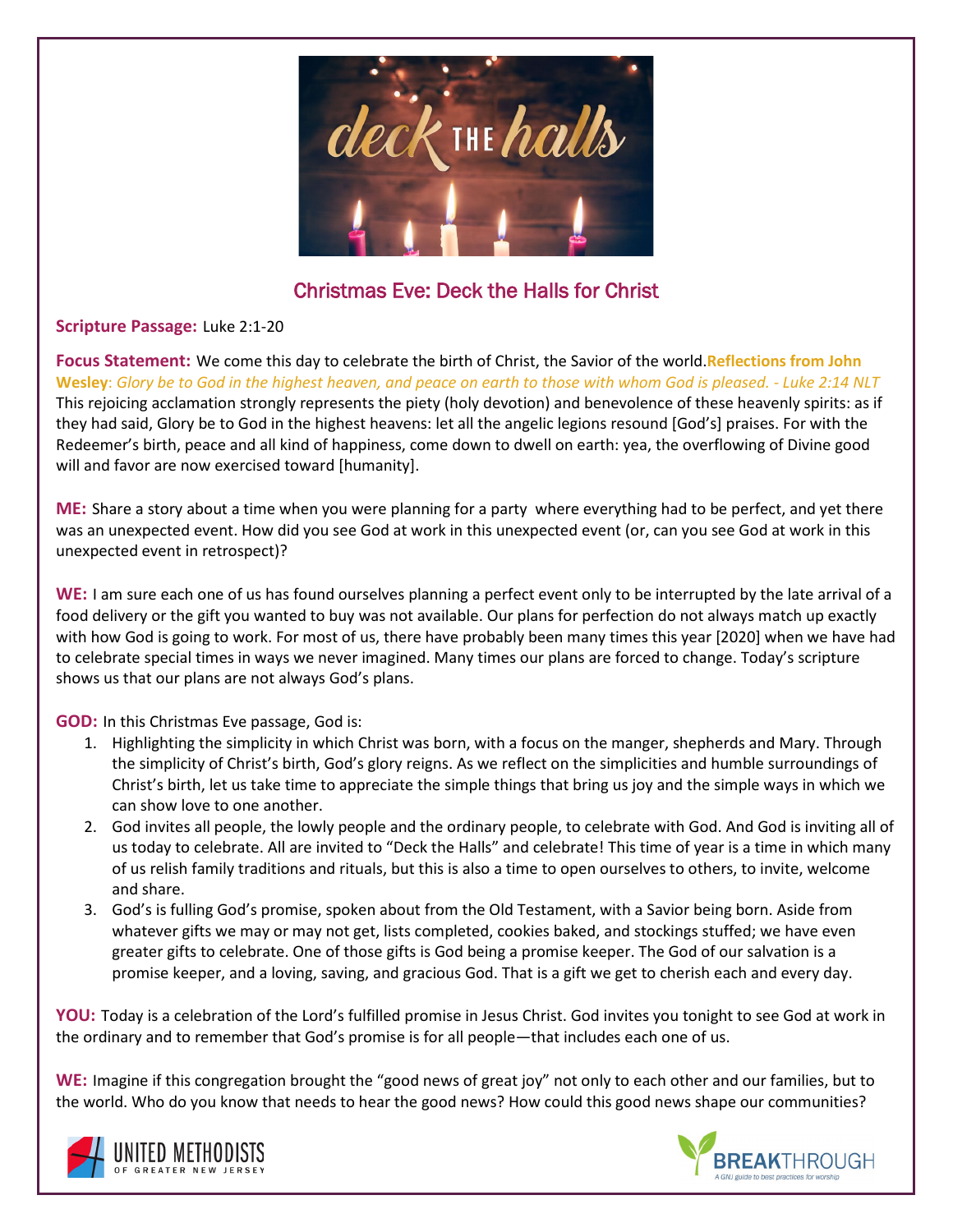

# Sunday after Christmas: Deck the Halls with a Promise Fulfilled

### **Scripture Passage:** Luke 2:22-40

**Focus Statement:** As we celebrate the promise of God, fulfilled in Jesus, we hold onto God's promises for our lives too.

**ME:** Recall a time when a promise was fulfilled. This could be a promise you made to yourself or to God, having to do with the holiday season, completing college, buying a home, avoiding debt or getting healthier. Or it could be a time when someone made you a promise, maybe a parent or friend, and you were relying on that promise and knew that things might not be okay if they didn't keep their word...but they came through and kept their promise.

**WE:** While we can all more than likely recall times when promises were broken, there are also many times when they are fulfilled; we often don't give the fact that promises were kept the same energy as we do to broken promises. We have much to be thankful for. Use some congregational examples, i.e., times when God saw the congregation through tough times or helped them bounce back from tragedy or disaster, or times when God performed miracles in the lives of people in the congregation. Christmas is full of promises that are fulfilled, with the most important promise that God gave us fulfilled in coming to us as the Messiah, Jesus Christ.

### **GOD:**

- 1. God fulfills God's promises. Simeon had lived an upright and holy life and was devoted to God. He longed to see the salvation and consolation of his people. The text says he was filled with the Holy Spirit, and the Spirit of God had promised him that he would not die before he saw the Messiah. Can you imagine the joy that overflowed from Simeon as he literally held this long-awaited promise in his arms? God had promised to bring salvation to the people, and that promise was fulfilled.
- 2. God has a purpose for Jesus' life. Simeon recognized that this infant, Jesus, would have a purpose and that he would bring the salvation of God's people, but this purpose is not achieved without pain. Simeon reminds us in this moment that in living out our purpose and holy call in life, there is a burden. God gives us this gift, and reminds us that it does not mean that our days will be easy and always painless. This life with Christ comes as what often feels like both a privilege and a burden. Yet, through the life of Jesus Christ, God has accomplished salvation for all and given each of us a place and purpose that follows this.
- 3. God has a plan. Anna speaks of Christ to those who were looking for redemption showing that she had not lost hope. She believed that God had not only a purpose for Christ's life but a divine plan for how Jesus would save us, and she gives thanks to God for this holy plan.

**YOU:** God has a promise, a purpose and a plan for your life...for all our lives. And God asks that you will trust God to keep God's promise to save you, to always be with you and to help guide you through this journey called life. God has a purpose for you. You may not understand it, and you may be trying to figure out what it is. Sometimes it takes others around us to help us see it, but God has a divine purpose for your life. And with that purpose, God has a plan for us. Oftentimes, we lose hope, finding it hard to rejoice and to take solace in our faith in God. But God has plans, thoughts and ways that are higher than ours.